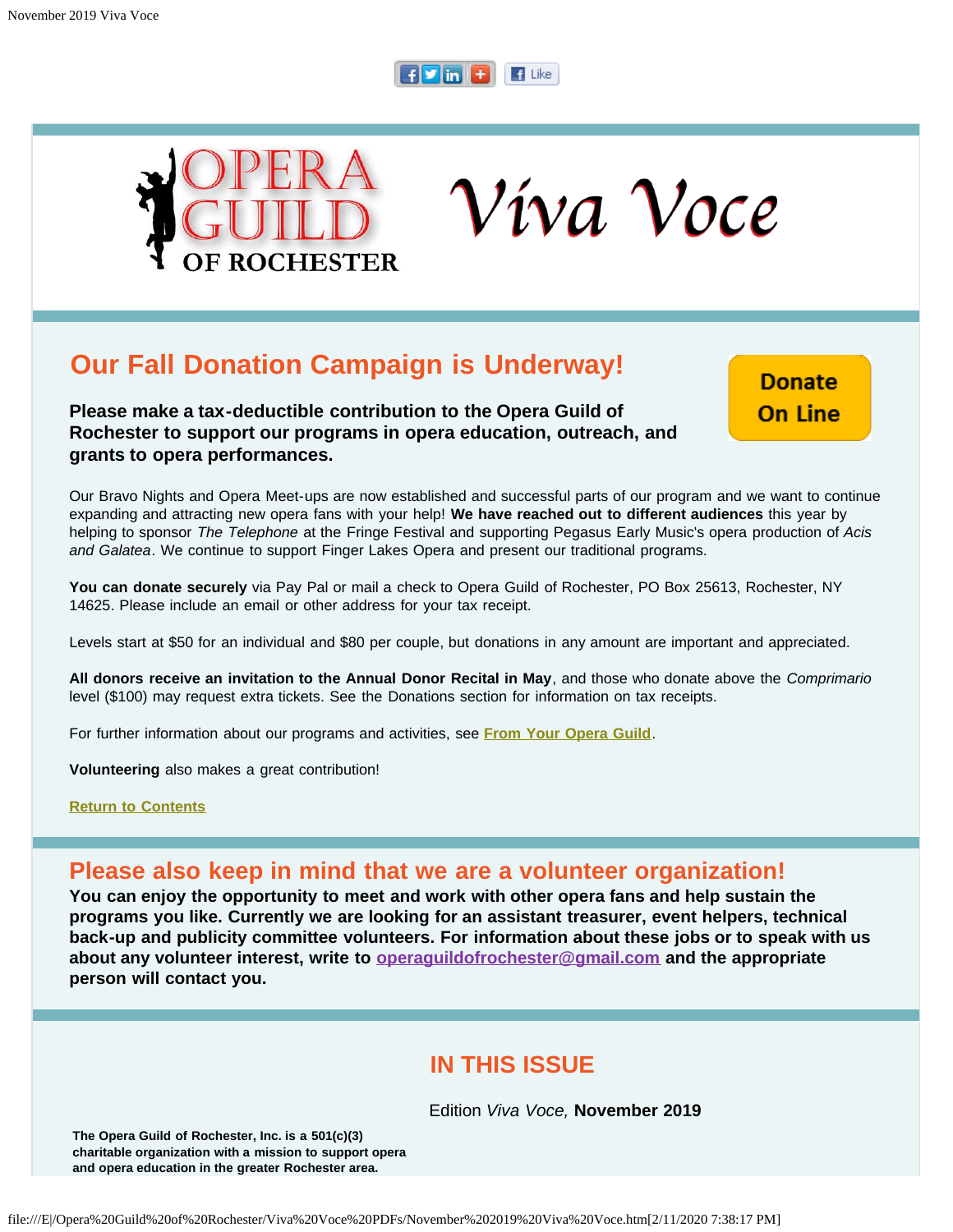**The Guild presents free opera lectures at local libraries, tours to productions of local opera companies and the Metropolitan Opera in New York City, and our popular Beat-the-Blahs, Haskell Rosenberg Memorial Series, at Temple B'rith Kodesh in Brighton.**

**This newsletter is sent via eMail each month, currently to over 3,000 subscribers. For a free subscription send your contact details, including your eMail address, to [operaguildofrochester@gmail.com.](mailto:operaguildofrochester@gmail.com)**

**Our Website and Facebook pages serve as a clearinghouse for local and regional opera, concert, and recital information, with links to other music organizations in our area. Please visit our Website at [operaguildofrochester.org](http://operaguildofrochester.org/).**

**For up-to-date information on opera-related news and events, please visit us on [facebook.com/OperaGuildofRochester](http://facebook.com/OperaGuildofRochester).**



**Some events are now being recorded. Click the YouTube logo to visit us there.**



<span id="page-1-0"></span>**Reader Article submission deadline for the next issue is the 15th of the previous month.**

- **[This Month](#page-1-0)**
- **[Bravo Nights](#page-2-0)**
- **[Jack and the Beanstalk](#page-3-0)**
- **[Met HD](#page-3-1)**
- **[Syracuse Opera](#page-4-0)**
- **[Salon Concerts](#page-5-0)**
- **[TriCities Opera](#page-6-0)**
- **[Eastman Theatre](#page-7-0)**
- **[Pegasus](#page-8-0)**
- **[Little Theatre](#page-10-0)**
- **[Great Opera-tunities](#page-10-1)**
- **[Beat the Blahs](#page-11-0)**
- **[Canadian Opera Company](#page-11-1)**
- **[News from your Opera Guild](#page-12-0)**
- **[Essay](#page-12-1)** *[Madama Butterfly](#page-12-1)*
- **[Essay](#page-14-0)** *[Akhnaten](#page-14-0)*
- **[Donations and Tax Receipt Note](#page-15-0)**



| November 3, 1 & 3 pm | <b>Lyric Theater</b>         |  |
|----------------------|------------------------------|--|
| November 7-10        | <b>Eastman Opera Theatre</b> |  |
|                      |                              |  |
| November 9           | <b>Met HD</b>                |  |
| November 10          | <b>TriCities Opera</b>       |  |
| November 12          | The Little Theater Cafe      |  |
| November 17          | <b>The Little Theater</b>    |  |
| November 23          | Met HD                       |  |
|                      |                              |  |

**[Return to Contents](#page-0-0)**

**[Jack and the Beanstalk](#page-3-0)** *[Der Kaiser von Atlantis](#page-7-0) and [Mahagonny](#page-7-0) [Singspiel](#page-7-0)* **[Madama Butterfly](#page-3-1) [We Shall Find Peace](#page-0-1) [Bravo Night](#page-2-0) [Don Giovanni](#page-10-0)**  $A$ *khnaten*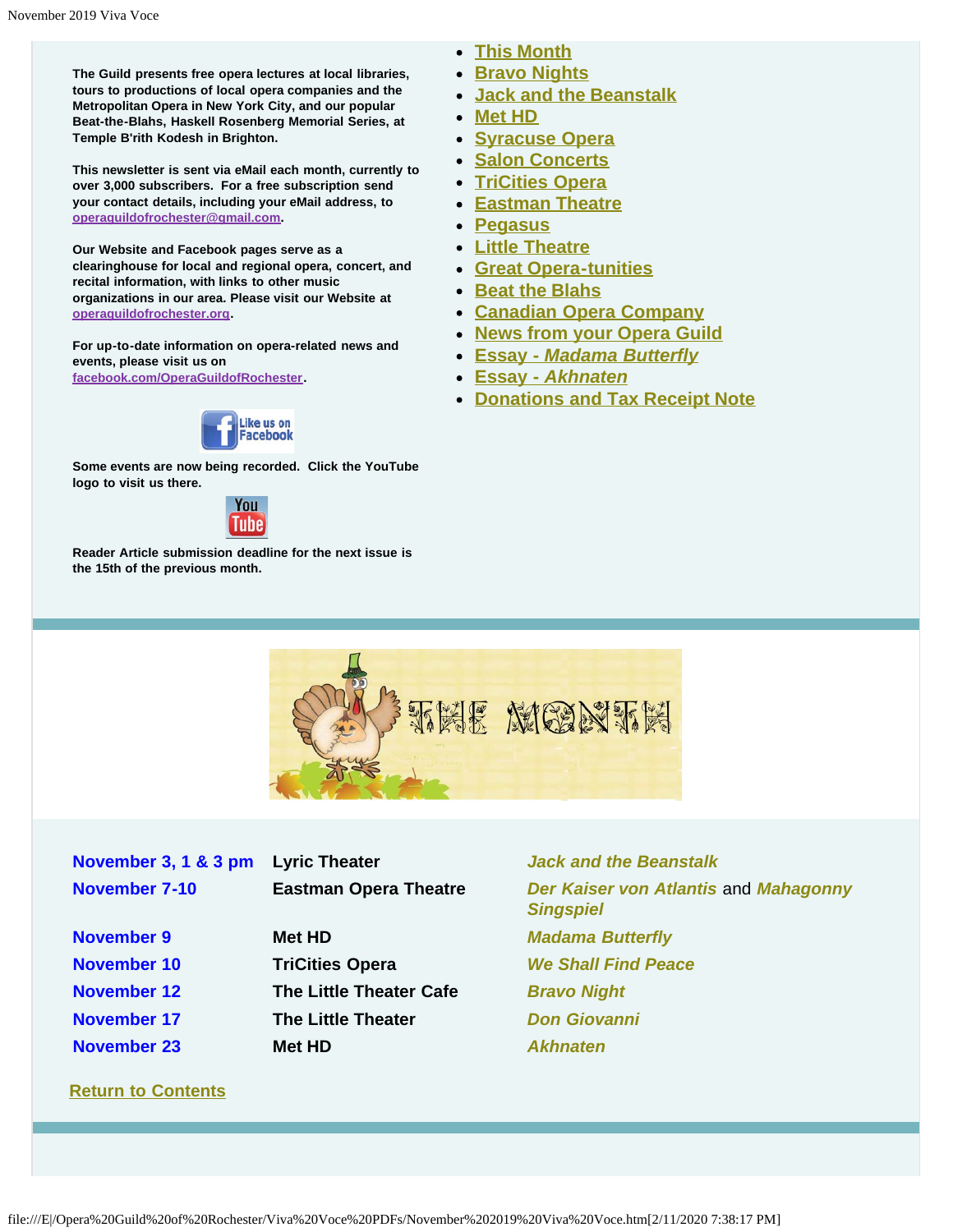<span id="page-2-0"></span>



Join us for an unforgettable evening with husband and wife duo Joshua and Léa Bouillon. Their performance promises to delight with duets from popular operas in addition to solo arias.

Where: Little Theatre CafA<sup>

C</sup> - 240 East Ave, Rochester

**When: Tuesday, November 12 from 7 - 9 pm**

Bravo Nights are appreciated by both seasoned opera fans and newcomers who enjoy the casual atmosphere and the chance to see top local talent, free of charge. Refreshments are available for purchase at the Caf©.



Born in Biarritz, France, soprano Léa Bouillon began her early music studies at the Conservatoire de Caen in Normandy, and while a student there, met her husband, tenor Joshua Alain Bouillon who was visiting family in France. She came to Rochester to study voice with Constance Fee at Roberts Wesleyan College and graduated with her Bachelor of Science degree in vocal performance in May of 2019.

In March of this year, LACa won first place in her division at the 2019 National Association of Teachers of Singing Eastern Regional Competition, which qualified her to compete at the national level.Léa's repertoire includes Juliette (Gounod), Manon (Massenet), Mimi (Puccini), Julieta (Bellini) and Konstanze (Mozart).



Franco-American tenor, **[Joshua Alain Bouillon](https://www.joshuaalainbouillon.com/)**, is rapidly emerging as a diversified, indemand singer. Giving commanding and powerful performances, Mr. Bouillon is growing in reputation as a recitalist as well as in concert and on the opera stage. This summer he sang the role of Alfredo in *La Traviata* with Summer Garden Opera in Virginia. Recent performances also include a concert of operatic works with Piedmont Symphony Orchestra, Verdi *Requiem* with Geneseo Symphony Orchestra, *Mass in E-flat* by Amy Beach with Rochester Oratorio Society and Handel's *Messiah* with the South Dakota Symphony Orchestra. Recent operatic roles include Roméo in Gounod's *RomÃ*©o et Juliette with Maryland Lyric Opera and Gontran in *Une Education Manqu*©e by Chabrier with Rochester Lyric Opera. He is currently working as a professor of voice at Nazareth College in Rochester,

NY. **[Hear Joshua's recordings](https://www.joshuaalainbouillon.com/recordings)** on his website. You can also watch Joshua perform on this **[Facebook link](https://www.facebook.com/piedmontsymphony/videos/vb.71029132595/2409838155954621/?type=2&theater)**.

Léa and Joshua perform together regularly in concerts and recitals. In March of this year they performed arias and duets for WXXI's introduction of the PBS series, *Les Misérables* at the Little Theatre; upcoming performances include a concert in Jacksonville, Florida this spring and concerts in France next summer.

## **[Return to Contents](#page-0-0)**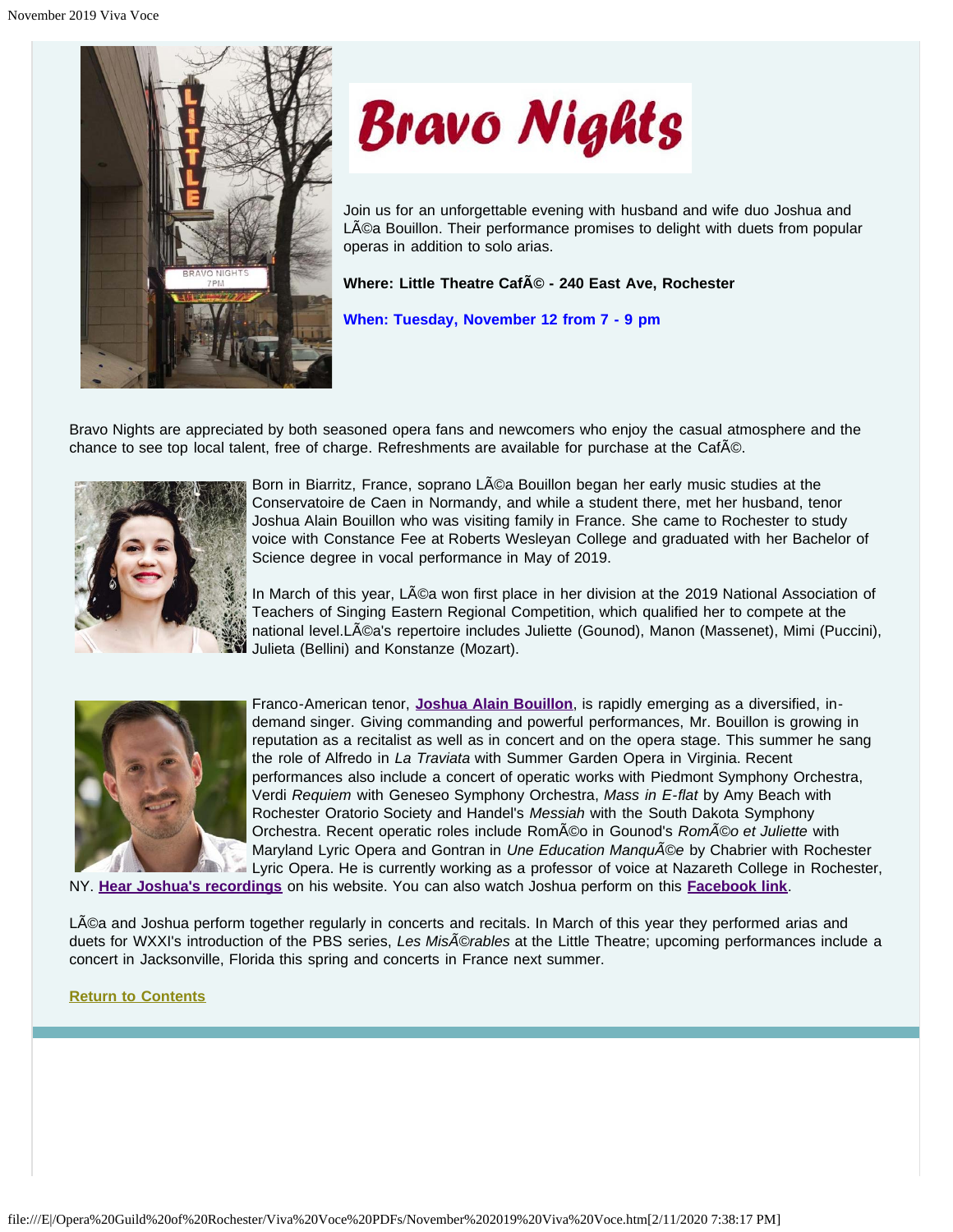<span id="page-3-0"></span>

#### **[Return to Contents](#page-0-0)**

# <span id="page-3-1"></span>**Metropolitan Opera HD Season 2019 - 2020**

## **All showings at 12:55 pm**

**Puccini,** *Madama Butterfly*  **November 9** For more info, **[click here](https://www.metopera.org/season/in-cinemas/2019-20-season/madama-butterfly-live-in-hd/)**

**Glass,** *Akhnaten* **November 23**  For more info, **[click here](https://www.metopera.org/season/in-cinemas/2019-20-season/akhnaten-live-in-hd/)** Soprano Hui He takes on the heartbreaking with tenor Andrea CarÂ" as the Americ

great PlÂ<sub>i</sub>cido Domingo makes his role debut as Sharpless, and Morandi is on the podium for Anthony Minghella's sweeping production, a perennial audience favorite. For an essay on *Madama Butterfly* **[Click Here](#page-12-1)**.

Director Phelim McDermott tackles another one of Philip Glass's modern masterpieces, with star countertenor Anthony Roth Costanzo as the revolutionary title ruler who transformed ancient Egypt. To match the opera's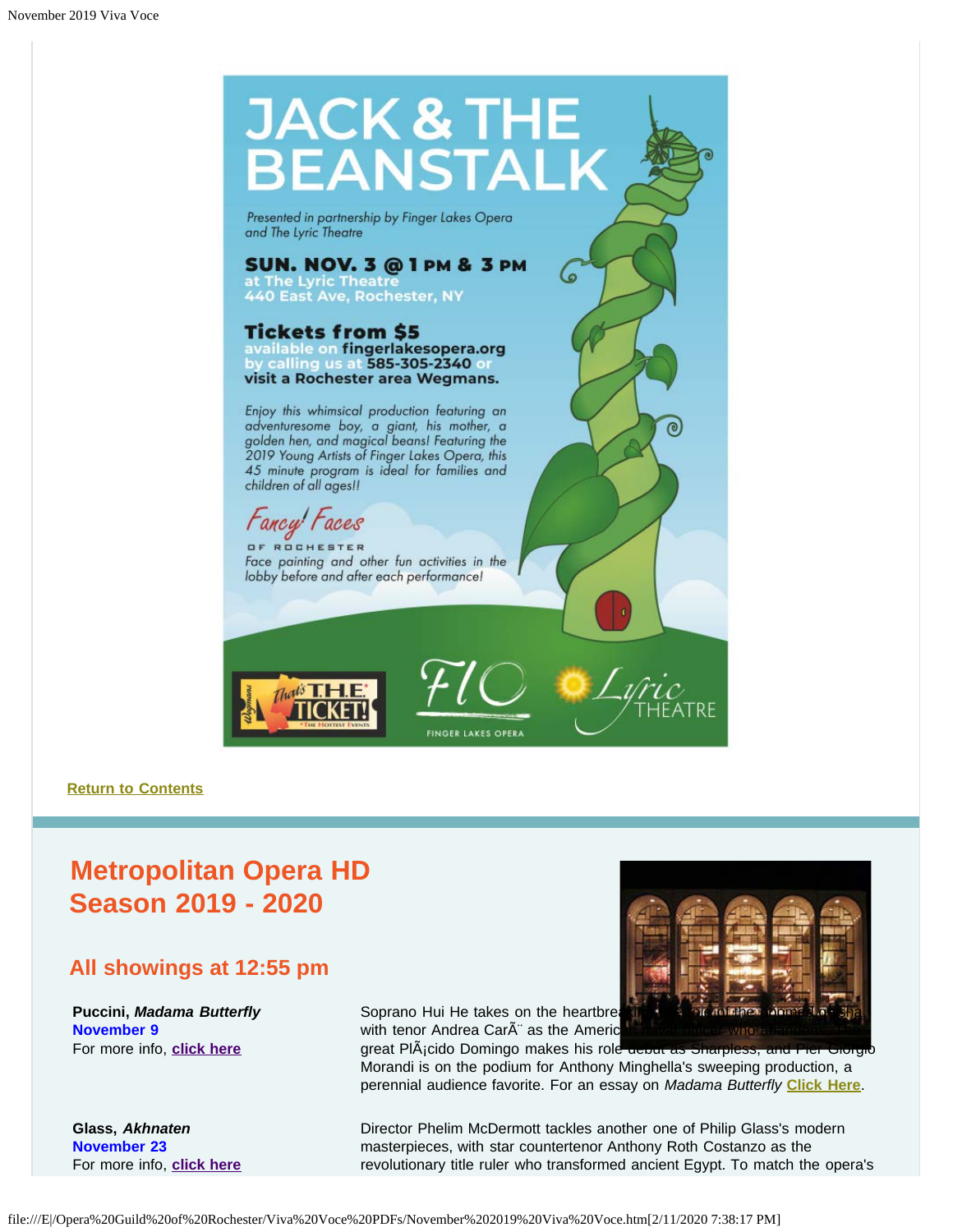**Berg,** *Wozzeck*  **January 11**  For more info, **[click here](https://www.metopera.org/season/in-cinemas/2019-20-season/wozzeck-live-in-hd/)**

**Gershwin,** *Porgy and Bess* **February 1**  For more info, **[click here](https://www.metopera.org/season/in-cinemas/2019-20-season/porgy-and-bess-live-in-hd/)**

**Handel,** *Agrippina*  **February 29**  For more info, **[click here](https://www.metopera.org/season/in-cinemas/2019-20-season/agrippina-live-in-hd/)**

**Wagner,** *Der Fliegende Holländer*  **March 14**  For more info, **[click here](https://www.metopera.org/season/in-cinemas/2019-20-season/der-fliegende-hollander-live-in-hd/)**

**Puccini,** *Tosca*  **April 11**  For more info, **[click here](https://www.metopera.org/season/in-cinemas/2019-20-season/tosca-live-in-hd/)**

**Donizetti,** *Maria Stuarda*  **May 9**  For more info, **[click here](https://www.metopera.org/season/in-cinemas/2019-20-season/maria-stuarda-live-in-hd/)**

<span id="page-4-0"></span>**[Return to Contents](#page-0-0)**

hypnotic, ritualistic music, McDermott offers an arresting vision that includes a virtuosic company of acrobats and jugglers. Karen Kamensek conducts. For an essay on *Akhnaten* **[Click Here](#page-14-0)**.

After wowing audiences with his astounding production of *Lulu* in 2015, South African artist William Kentridge now focuses his extraordinary visual imagination on Berg's other operatic masterpiece, comeing to cinemas for the first time. Met Music Director Yannick NAOzet-SAO guin is on the podium for this important event, with baritone Peter Mattei as the disturbed title character. Soprano Elza van den Heever is Wozzeck's unfaithful mate, alongside a commanding cast that also includes tenor Christopher Ventris, bass-baritone Christian Van Horn, and tenor Gerhard Siegel.

One of America's favorite operas - James Robinson's stylish production transports audiences to Catfish Row on the Charleston waterfront, vibrant with the music, dancing, emotion, and heartbreak of its inhabitants. "If you're going to stage Gershwin's opera, this is how," raved the *Guardian* when the new production premiered in London in 2018. David Robertson conducts a dynamic cast, featuring the sympathetic duo of Eric Owens and Angel Blue in the title roles and an all-star ensemble that includes Golda Schultz, Latonia Moore, Denyce Graves, Frederick Ballentine, and Alfred Walker.

Handel's tale of intrigue and impropriety is set in ancient Rome, with star mezzo-soprano Joyce DiDonato as the controlling, power-hungry Agrippina and Harry Bicket conducting. Sir David McVicar's production ingeniously reframes the action of this black comedy about the abuse of power to "the present," where it should loudly resonate. The all-star cast features mezzosoprano Kate Lindsey as Agrippina's son and future emperor Nerone, soprano Brenda Rae as the seductive Poppea, countertenor Iestyn Davies as the ambitious officer Ottone, and bass Matthew Rose as the weary emperor Claudius.

The great bass-baritone Sir Bryn Terfel brings his acclaimed portrayal of the doomed sea captain of the title.. Valery Gergiev conducts a new production by Fran<sub>A</sub>§ois Girard, whose visionary 2013 take on *Parsifal* set the recent Met standard for Wagner stagings. With sweeping sets by John Macfarlane, Girard's new production turns the Met stage into a rich, layered tableau reminiscent of a vast oil painting. The gifted German soprano Anja Kampe, in her Met debut run, is the devoted Senta, whose selfless love is what the Dutchman seeks, with bass Franz-Josef Selig as her father, Daland, and tenor Sergey Skorokhodov as her deserted former lover, Erik.

Soprano Anna Netrebko, whom the *New York Times* hailed as "magnificent" when she made her role debut as Tosca in 2018, returns as Puccini's explosive diva. Tenor Brian Jagde is the idealistic painter Cavaradossi, and baritone Michael Volle completes the opera's fatal love triangle as the sinister Scarpia. Bertrand de Billy conducts Sir David McVicar's stunning production.

Soprano Diana Damrau, following her triumph as Violetta in last season's new production of Verdi's *La Traviata*, returns as the martyred Mary, Queen of Scots, in Donizetti's bel canto showcase. Star mezzo-soprano Jamie Barton is her imperious rival Queen Elizabeth I, and the silken-voiced tenor Stephen Costello is the noble Earl of Leicester. Maurizio Benini conducts Sir David McVicar's handsome production.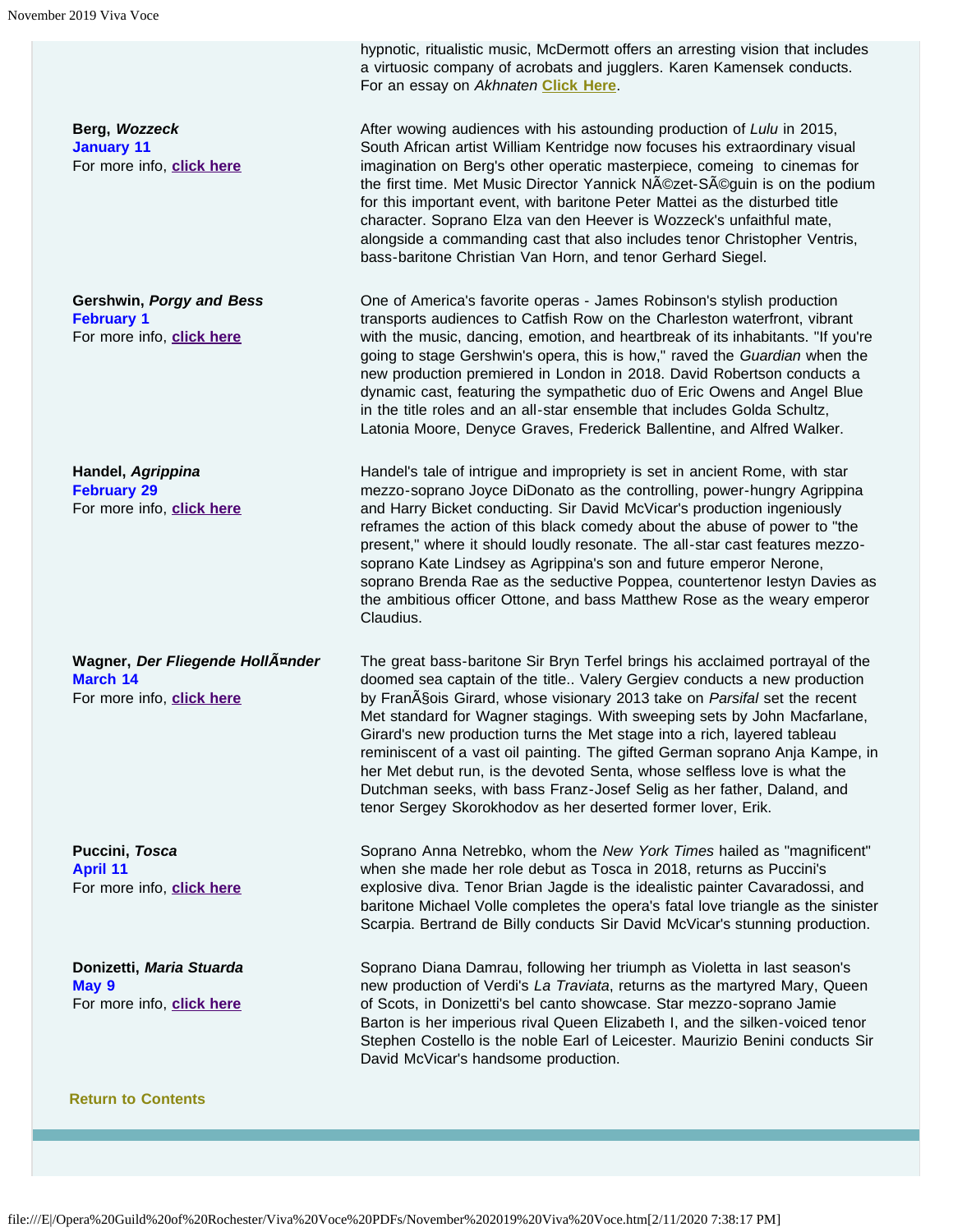

## **Leonard Bernstein's** *Candide*

## **February 7 & 9, 2020**

A sparkling adaptation of Voltaire's satirical novella, *Candide* melds European operetta, musicals, Latin American dance rhythms, and everything in between into its own eclectic style. Young Candide's tutor believes everything happens for the best. Through war, plague, earthquake, shipwreck, and the Spanish Inquisition, Candide tries to hold onto this optimism. Will he become disillusioned or will he find the best of all possible worlds? [Click Here](https://www.syracuseopera.org/subscriptions) to Buy Tickets

## **Giacomo Puccini's** *Tosca*

**May 1 & 3, 2020**

Against a backdrop of intense political unrest, all of Rome is under control of the corrupt police chief Scarpia. When he becomes obsessed with the fiery diva Tosca, she takes a stand in the name of all she holds sacred-art, freedom, and love-in an attempt to free her lover and save herself. Experience the heartbreak, drama, and intrigue of Puccini's timeless masterpiece and enjoy its beloved music. Will love prevail? And at what cost? [Click Here](https://www.syracuseopera.org/subscriptions) to Buy Tickets

[Return to Contents](#page-0-0)

# <span id="page-5-0"></span>**Rochester Academy of Medicine**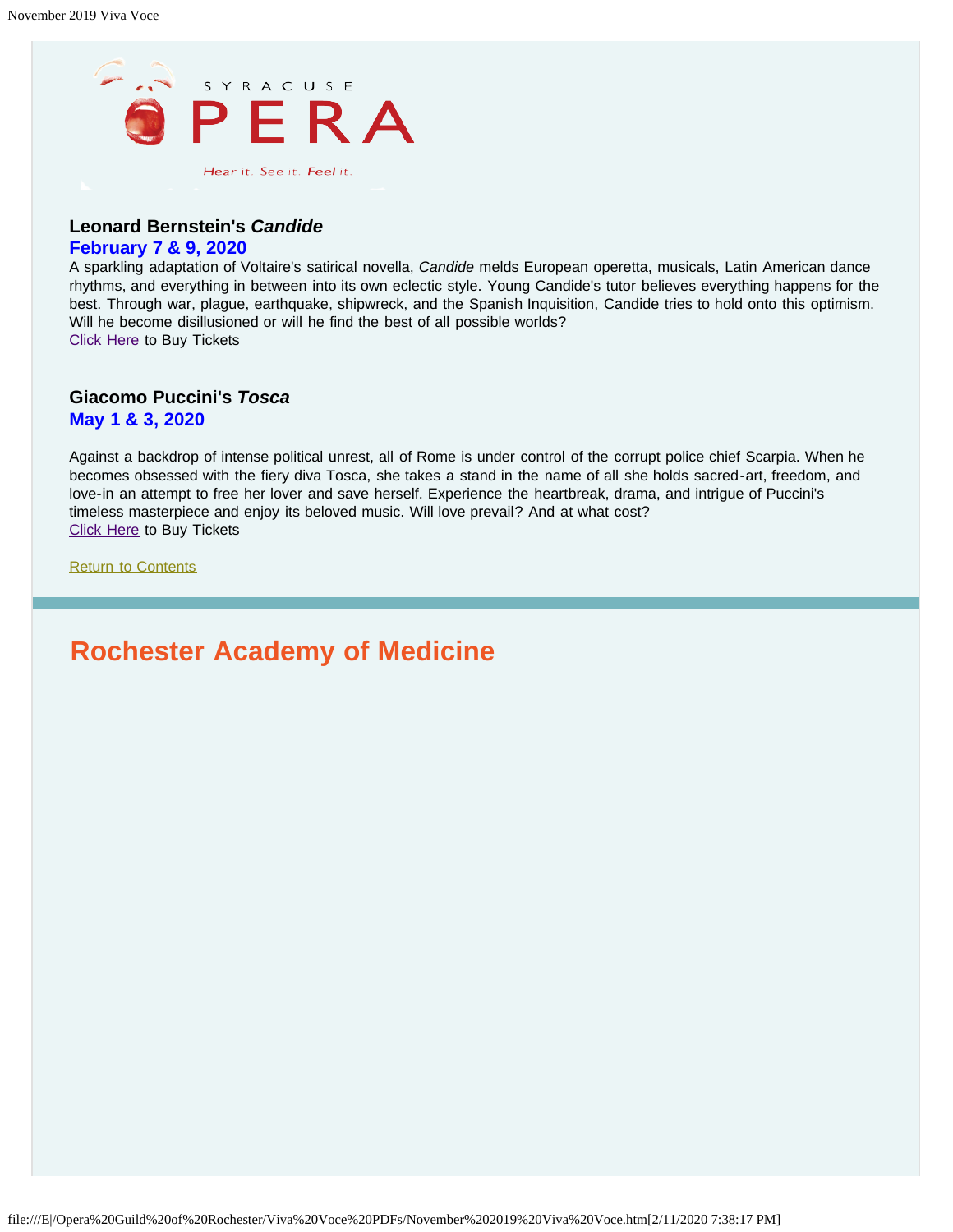



**[Return to Contents](#page-0-0)**

# **TRICITIES**

## <span id="page-6-0"></span>**Tickets, call 607-772-0400; Box office information and to buy online, see [tricitiesopera.com/box-office](http://tricitiesopera.com/box-office)**



**We Shall Find Peace** Sunday, November 10th, 2019 at 3pm

Tri-Cities Opera Center 315 Clinton Street Binghamton, NY

As part of the Binghamton Philharmonic's Beethoven project to commemorate the composer's 250th birthday, this concert will be in celebration of our veterans, those currently serving the military, and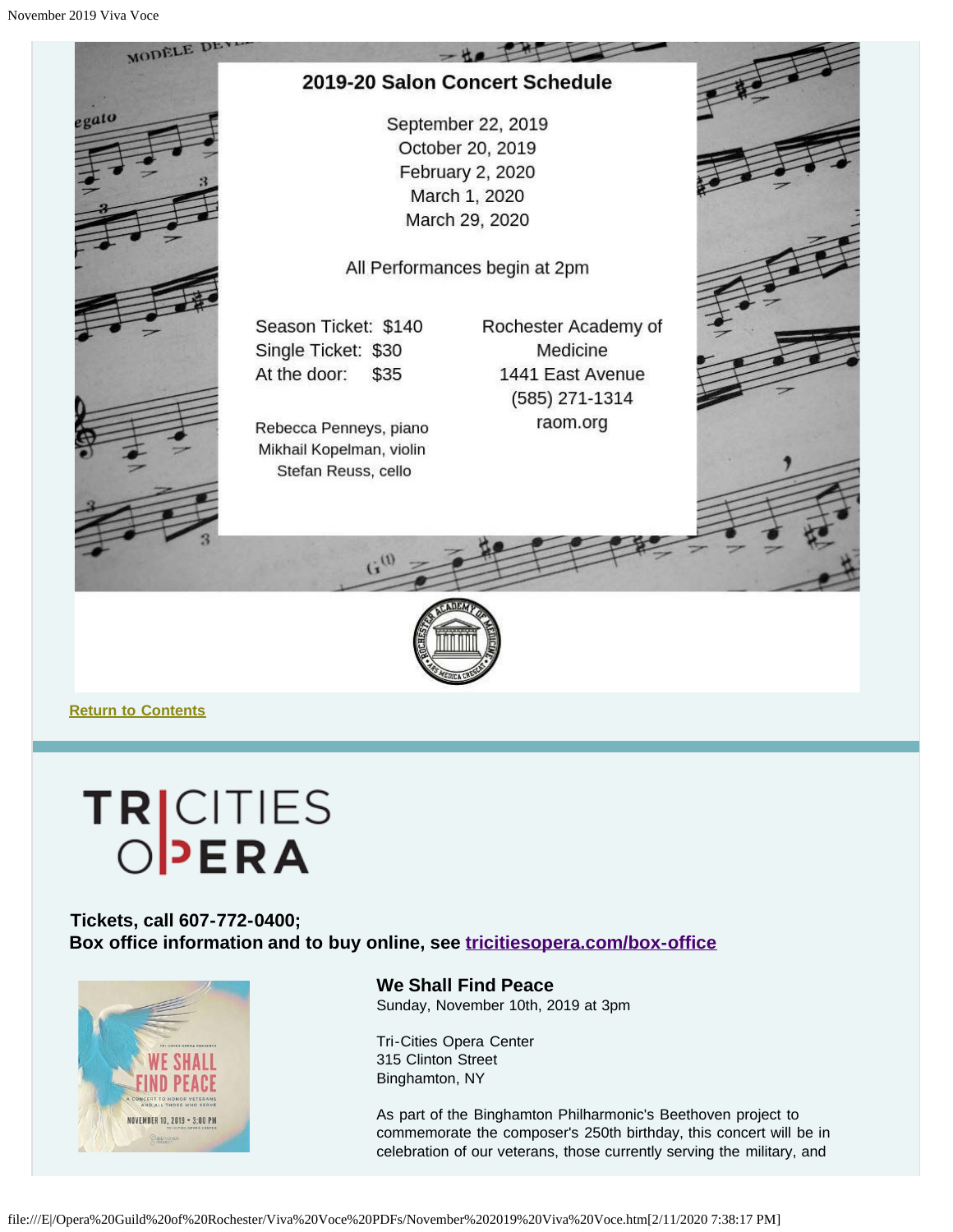## **Sunday, November 10th, 2019 at 3pm** Beethoven, including excerpts from *Fidelio*. More information coming soon.

G S

**February 21 & 28, 2020 - 7:30pm February 23 & March 1, 2020 - 3:00pm**



**April 24 & May 1, 2020 - 7:30pm April 26 & May 3, 2020 - 3:00pm** **Marie Begins**

February 21 & 28, 2020 - 7:30pm February 23 & March 1, 2020 - 3:00pm

Tri-Cities Opera Center 315 Clinton Street Binghamton, NY 13905

Meet Marie, an overwhelmed and under-accomplished woman entering adulthood while mourning her deceased father. Today she realizes it's time to get her life together, and she needs you to help her figure out how she's going to do it. *Marie Begins* is an immersive "Operactive" experience in which you're transformed from passive consumer to active participant through the use of interactive technology - a world premiere! Performances will be accompanied by a jazz trio. The production is directed by Omer ben Seadia and conducted by Michelle Rofrano.

## **A Little Night Music**

April 24 & May 1, 2020 - 7:30pm April 26 & May 3, 2020 - 3:00pm

Tri-Cities Opera Center 315 Clinton Street Binghamton, NY 13905

Sondheim creates a stunning tour de force when he takes Ingmar Bergman's film, *Smiles of a Summer Night*, and turns it into a musical of masterful execution and elegance. Winner of four Tony Awards, this is a musical work that has forever entranced the world of theatre, including the popular song "Send in the Clowns". The cast includes Kevin Bryant (Henrik), Emily Geller (Desiree), Chelsea Melamed (Charlotte), Gina Moscato (Anne), John Shelhart (Fredrik), and Heidi Weeks (Madame Armfeldt). The production is directed by James Kenon Mitchell, conducted by Joshua Horsch.

**Preview Gala Thursday, May 14, 2020, 7:30PM**

#### **Preview Gala**

Thursday, May 14, 2020, 7:30PM SAVOCA HIBBITT HALL TRI-CITIES OPERA CENTER 315 Clinton Street. Binghamton, NY 13905 Opera does Broadway in this musical review! Our top-notch Resident Artists sing their 'farewell' at this rollicking evening of Broadway favorites! ONE NIGHT ONLY! \$29 & \$39 gets you a fantastic show with concessions available in the lobby.

**[Return to Contents](#page-0-0)** 

# <span id="page-7-0"></span>**EASTMAN OPERA THEATRE 2019-2020 SEASON**

file:///E|/Opera%20Guild%20of%20Rochester/Viva%20Voce%20PDFs/November%202019%20Viva%20Voce.htm[2/11/2020 7:38:17 PM]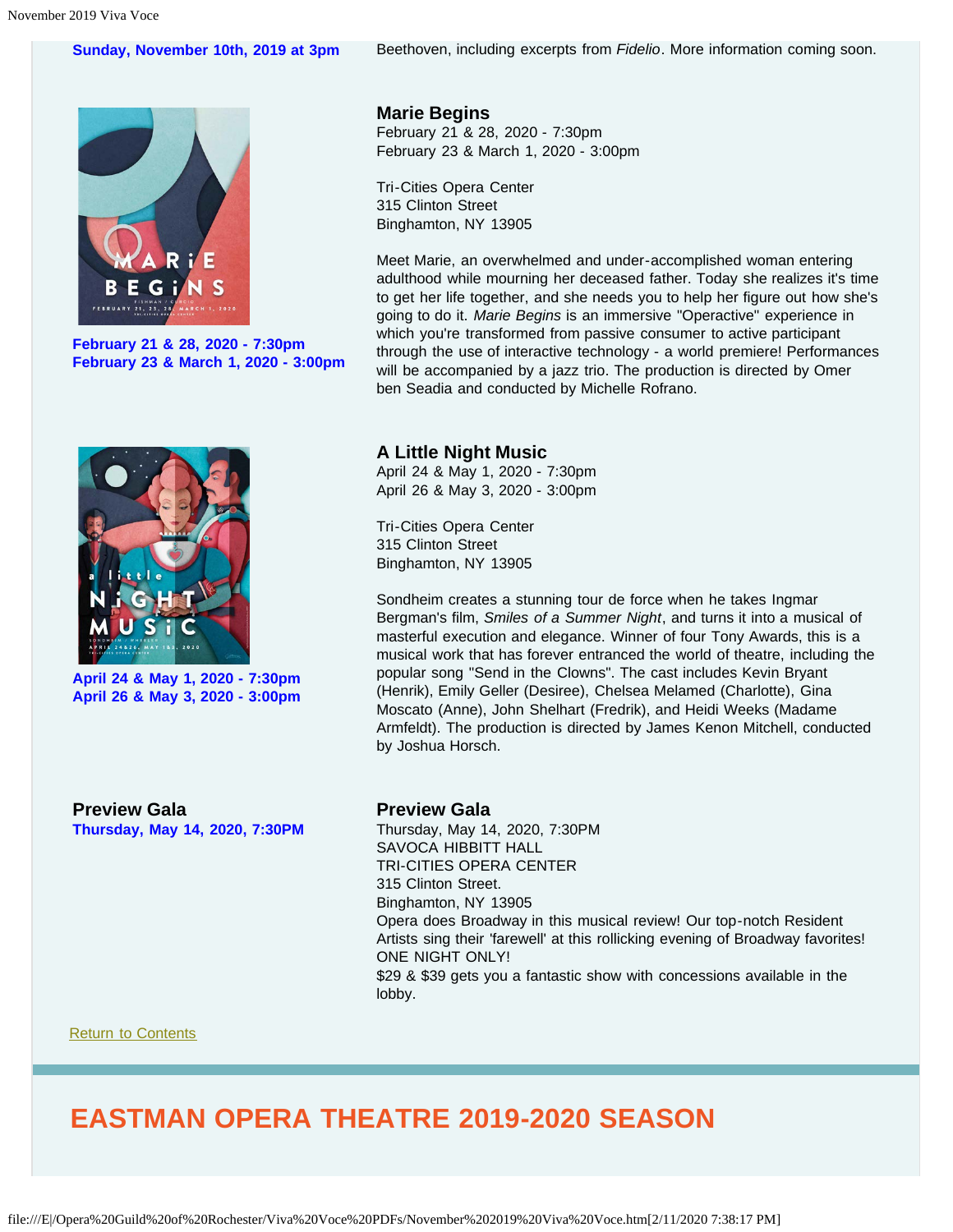

## **November 7-10**, Kilbourn Hall

*Der Kaiser von Atlantis (The Emperor of Atlantis)*, music by Viktor Ullmann with lyrics by Peter Kien; and *Mahagonny Songspiel*, music by Kurt Weill and lyrics by Bertolt Brecht-presented in the fall as a double-bill.

#### **January 23-26, 30-31**, and **February 1-2**, 804 Annex Blackbox Theatre

*Prima La Musica, Poi le Parole (First the Music, Then the Words),* music by Antonio Salieri with lyrics by Giovanni Basti; and *Der Schauspieldirektor (The Impresario)*, music by Wolfgang Amadeus Mozart, lyrics by Gottlieb Stephanie, another double bill.

#### **April 2-5**, Kodak Hall

*Sweeney Todd, The Demon Barber of Fleet Street*, with music and lyrics by Stephen Sondheim and book by Hugh Wheeler.

Tickets are on sale now with **\$24 General Admission**. \$10 student tickets available. Tickets can be purchased at the Eastman Theatre Box Office, 26 Gibbs St.; by phone (585) 274-3000; or online at [http://eastmantheatre.org](http://www.eastmantheatre.org/).

[Return to Contents](#page-0-0)

# <span id="page-8-0"></span>**Pegasus 2019-2020 Season**

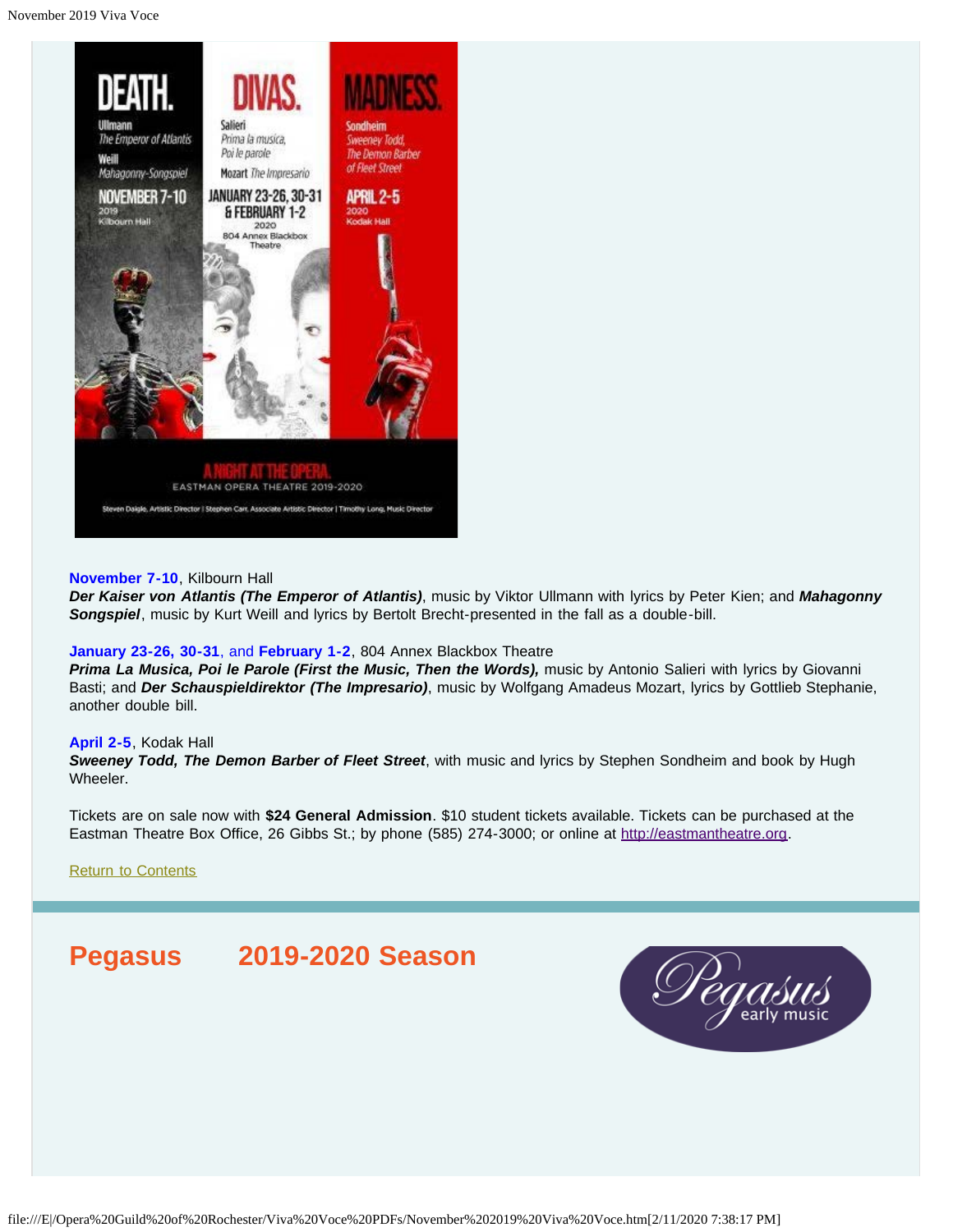

## A Baroque Noel

December 15, 2019 @ 4 pm Hochstein Performance Hall, 50 N. Plymouth Street, Rochester

Charpentier's beloved *Messe de Minuit pour Noel*, French popular noels, and music by Vivaldi and more, with baroque orchestra.

[Paul O'Dette](https://www.pegasusearlymusic.org/artist/paul-odette/), Director & theorbo [Laura Heimes](https://www.pegasusearlymusic.org/artist/laura-heimes-2/), [Shari Alise Wilson](https://www.pegasusearlymusic.org/artist/shari-alise-wilson/), sopranos [Debi Wong](https://www.pegasusearlymusic.org/artist/debi-wong/), mezzo-soprano [Andrew Fuchs](https://www.pegasusearlymusic.org/artist/andrew-fuchs/), [Jonas Budris,](https://www.pegasusearlymusic.org/artist/jonas-budris/) tenors **[Andrew Padgett](https://www.pegasusearlymusic.org/artist/andrew-padgett/), [Steven Hrycelak](https://www.pegasusearlymusic.org/artist/steven-hrycelak/), basses** 

# "Nevertheless, she persisted"

February 2, 2020 @ 4 pm Downtown United Presbyterian Church, 121 N. Fitzhugh Street, Rochester

Music of strong women, with Laura Heimes, soprano, and chamber ensemble. Music by Elizabeth Jacquet de la Guerre, Antonia Bembo, and George Frideric Handel.

[Laura Heimes](https://www.pegasusearlymusic.org/artist/laura-heimes-2/), soprano [Naomi Gregory](https://www.pegasusearlymusic.org/artist/naomi-gregory/), harpsichord [Boel Gidholm](https://www.pegasusearlymusic.org/artist/boel-gidholm/), violin [Deborah Fox](https://www.pegasusearlymusic.org/artist/deborah-fox/), theorbo

# The Panther and the Rose

March 15, 2020 @ 4 pm Downtown United Presbyterian Church, 121 N. Fitzhugh Street, Rochester

Medieval music from the Italian trecento: caccias, ballatas, [Andrew Rader](https://www.pegasusearlymusic.org/artist/andrew-rader/), countertenor and madrigales by Ciconia, Landini, and more.

[Jonas Budris](https://www.pegasusearlymusic.org/artist/jonas-budris/), tenor [Dongmyung Ahn](https://www.pegasusearlymusic.org/artist/dongmyung-ahn/), Vielle [Christa Patton](https://www.pegasusearlymusic.org/artist/christa-patton/), harp & recorder [Deborah Fox](https://www.pegasusearlymusic.org/artist/deborah-fox/), lute

# Diderot Quartet with Jesse Blumberg

May 17, 2020 @ 4 pm Downtown United Presbyterian Church, 121 N. Fitzhugh St. Rochester

Haydn & Mendelssohn quartets plus song arrangements of [Jesse Blumberg](https://www.pegasusearlymusic.org/artist/jesse-blumberg/), baritone Clara Schumann & Fanny Mendelssohn

[Diderot String Quartet](https://www.pegasusearlymusic.org/artist/diderot-string-quartet/) Johanna Novom, Adriane Post, violins; Kyle Miller, viola; Paul Dwyer, cello

## **[Return to Contents](#page-0-0)**

file:///E|/Opera%20Guild%20of%20Rochester/Viva%20Voce%20PDFs/November%202019%20Viva%20Voce.htm[2/11/2020 7:38:17 PM]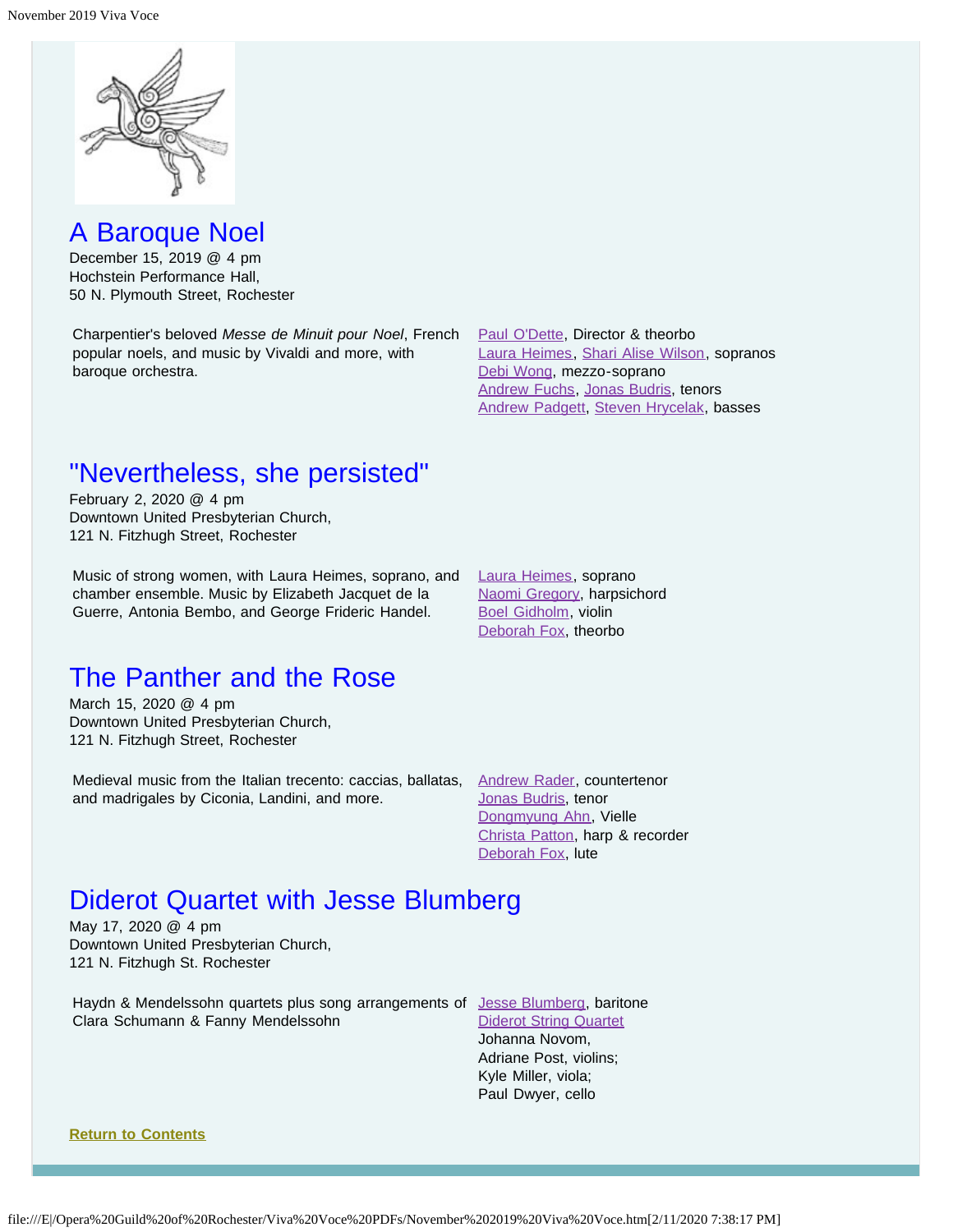<span id="page-10-0"></span>

# **Royal Opera House Film Series at The Little**

**DON GIOVANNI Sunday Nov 17 (Noon) Tuesday Nov 19 (6 pm)**

**DON PASQUALE Sunday Dec 1 (Noon) Tuesday Dec 3 (6 pm)**

The Little Royal Opera House Series is sponsored in part by the Rochester Oratorio Society.

**FREE:** informal meet-ups after the Sunday showing in the Little Caf<sub>A</sub>©. All welcome!

## **[Return to Contents](#page-0-0)**

# <span id="page-10-1"></span>**GREAT OPERA-TUNITIES**

**(For those wishing to explore opera without spending a lot of money)**

**FREE - Friends of Eastman Opera Voice Competition**. Look for listing in February 2020 *Viva Voce*. 8 pm, Kilbourn Hall, Gibbs Street, Rochester.

**FREE - The Lotte Lenya Competition**: young multi-talented singer/actors performing both opera and musical theater selections. See *Viva Voce* for more information about the event being held on Saturday, May 2nd, 2020.

**FREE - Opera Guild Lectures** in September at Fairport Library, February and March (with many video selections) at Brighton Memorial Library, 7 pm, 2300 Elmwood Ave, see elsewhere in this issue for more information.

**\$9/10 suggested donation - Opera Guild "Beat the Blahs."** Opera DVD presentations at Temple B'rith Kodesh. Four Sundays in January at 1 pm, see the 2020 schedule next year. Pre-performance talk, refreshments at intermission, children and students always FREE.

**\$24**; UR students \$10 with ID - **The Eastman Opera Season**: (Eastman voice students). Pre-performance talks; see full listing in *Viva Voce*.

\$25 per (senior) ticket - Metropolitan Opera simulcasts in HD of live performances on Saturdays usually at 1 pm. An encore performance, not live, is given on the Wednesday following for \$23. Theaters are at Tinseltown, Eastview, Webster and Henrietta. See full listing and essays in *Viva Voce.*

**FREE** - Opera Guild **Bravo Nights** at The Little Caf©, live accompanied singers perform opera favorites in an informal atmosphere. See *Viva Voce* for next date.

## **[Return to Contents](#page-0-0)**

# **Beat the Blahs**

*The Haskell Rosenberg Memorial Series* **Opera DVDs with introductions by guild docents January 2019 - 1 pm. Temple B'rith Kodesh, 2131 Elmwood Ave.**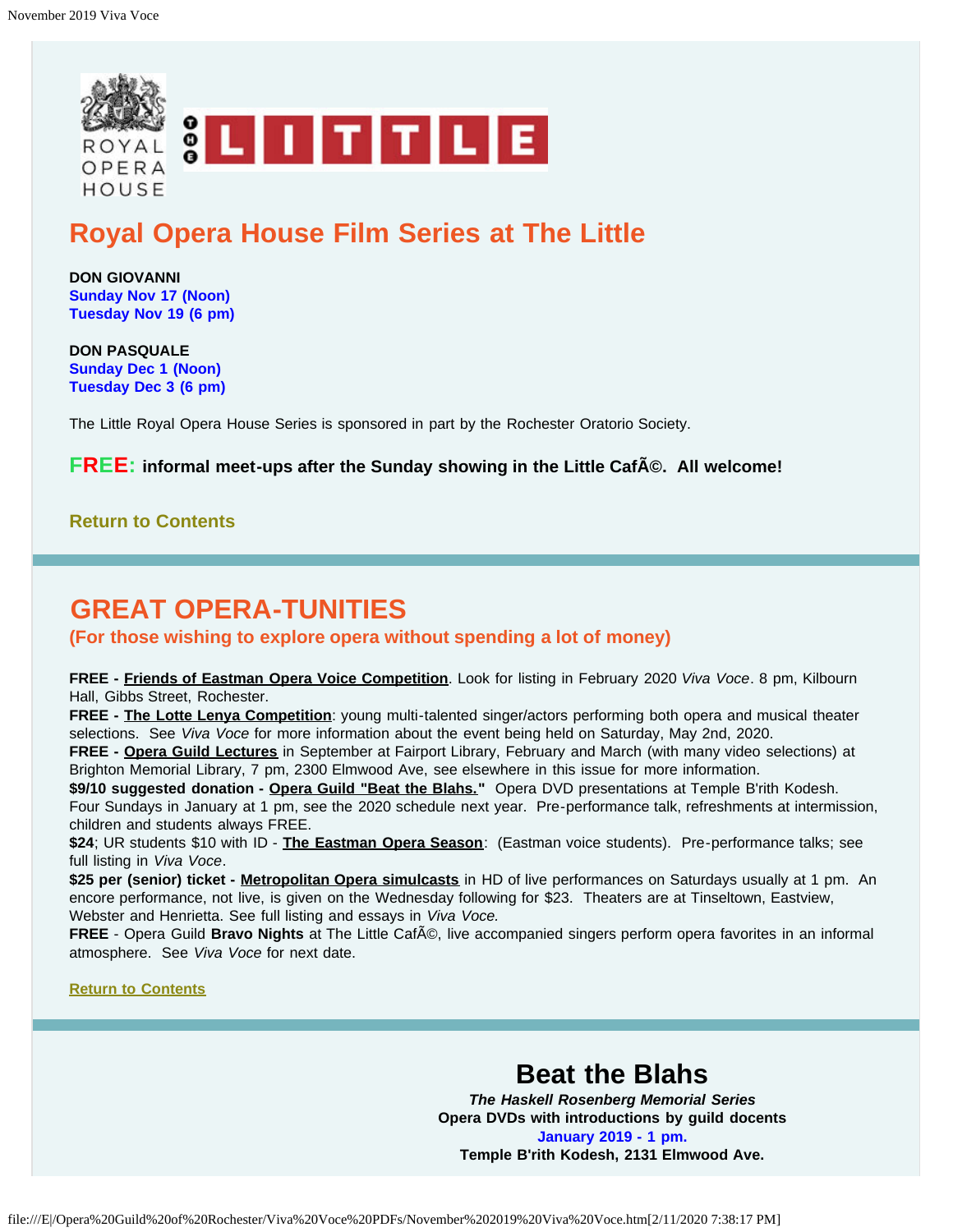<span id="page-11-0"></span>

**Social Hall (Rear Entrance of Temple) 4 Sunday afternoons All performances start at 1pm** *Refreshments will be served at the intermission*

**\_\_\_\_\_\_\_\_\_\_\_\_\_\_\_\_\_\_\_\_**

**Jan 5th Umberto Giordano,** *Andrea Chenier***. 1984 production of the Metropolitan Opera, Luciano Pavarotti as Chenier, conductor James Levine.**

*Opera Talk, David Dean*

**Jan 12th Gaetano Donizetti,** *Don Pasquale* **with John Del Carlo, Anna Netrebko, Marius Kwiecen, and Matthew Polanzanyi, Metropolitan Opera 2010, Conductor James Levine. Suitable for children.**

*Opera Talk, Carol Crocca*

**Jan 19th Jules Massenet,** *Werther***. A private DVD recording from the Met telecast of February 18, 2014; Jonas Kaufman as Werther, Sophie Koch as Charlotte, Lisa Orapesa as Sophie, conductor Alain Antinoglu.**

*Opera Talk, Peter Dundas*

**Jan 26th Double Bill: Pietro Mascagni,** *Cavalleria Rusticana* **with Placido Domingo as Turridu and Elena Obraztsova as Santuzza, followed by Ruggiero Leoncavallo,** *Pagliacci* **with Placido Domingo as Canio and Teresa Stratas as Nedda. Teatro alla Scala 1982, Conductor Franco Zeffirelli.**

*Opera Talk: Art Axelrod*

|                    | <b>Opera Guild Donors</b> | <b>General Admission</b> | <b>Temple</b> |
|--------------------|---------------------------|--------------------------|---------------|
| Series of 4 operas | \$32.00                   | \$36.00                  | none          |
| Single performance | \$9.00                    | \$10.00                  | none          |

**For further information contact the Opera Guild of Rochester at [operaguildofrochester.org](http://operaguildofrochester.org/) or 585-385-6971.**

## **[Return to Contents](#page-0-0)**

<span id="page-11-1"></span>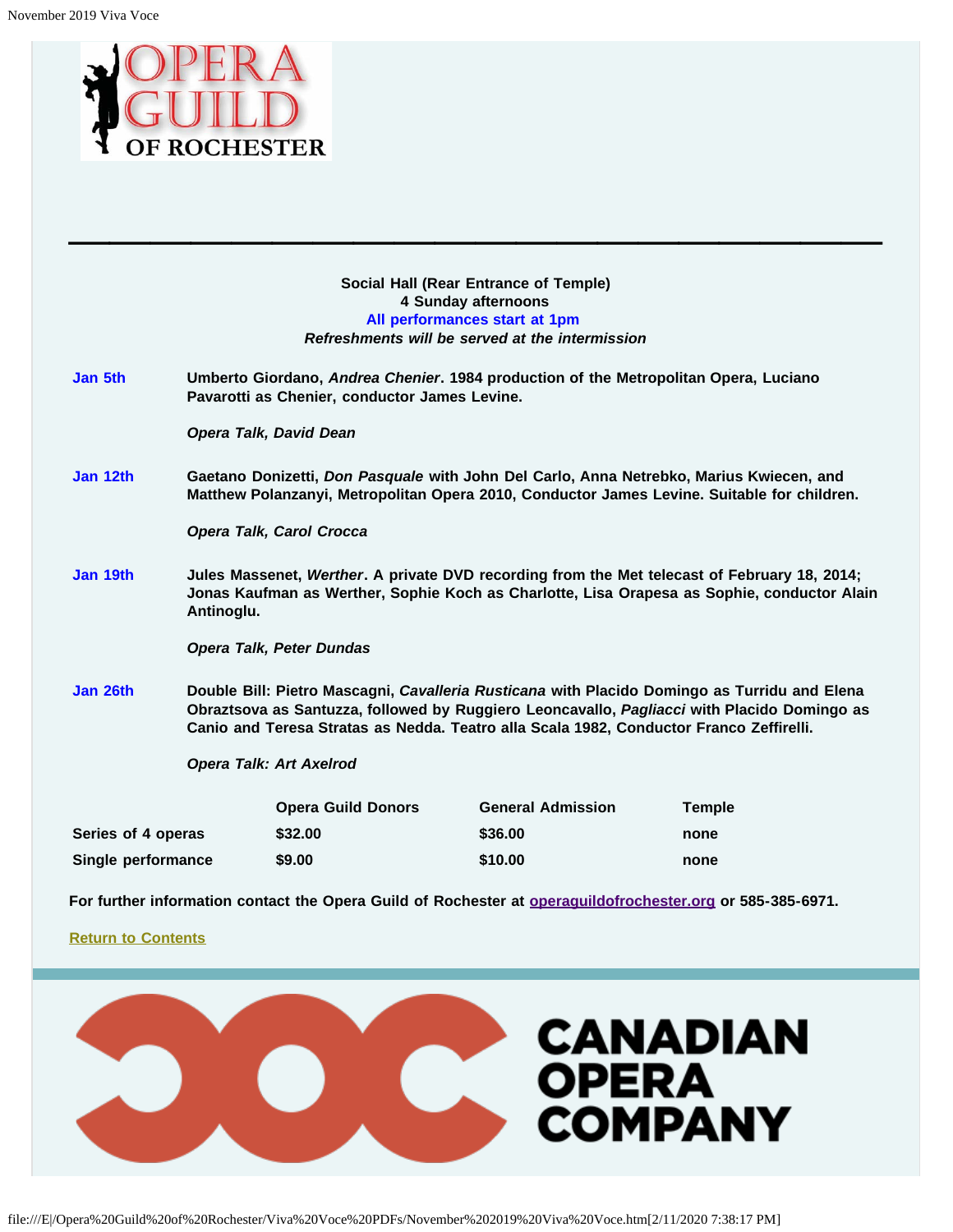**THE BARBER OF SEVILLE** January 19, 2020 to February 7, 2020 **HANSEL & GRETEL** February 6, 2020 to February 21, 2020 **[Learn More](https://www.coc.ca/productions/18719) AIDA** April 18, 2020 to May 8, 2020 [Learn More](https://www.coc.ca/productions/18731) **Learn More THE FLYING DUTCHMAN** May 1, 2020 to May 16, 2020

**[Return to Contents](#page-0-0)**

# <span id="page-12-0"></span>**News from your Opera Guild: In Memorium**

It is with sadness that I report the death of Mort Bittker, husband of Maxine Bittker for 61 years, on September 29th. Mort, a retired attorney, was a great friend and supporter of the Opera Guild for many, many years. We all looked forward to seeing him at our events and lectures, where his enthusiasm for music and singing were always a pleasure. And back in the day, when the group which would evolve into today's Guild was just starting, Mort was one of its first members and served as President for some time. He will be missed.

With a view to the future, I am looking forward to taking my almost three-year-old granddaughter to *Jack and the Beanstalk* on November 3rd at the Lyric Theater. I think she can appreciate it, and am very grateful for the opportunity to introduce her to my passion in an age-appropriate way. I'll let you know how it goes.

Carol Crocca President

**[Return to Contents](#page-0-0)**

# <span id="page-12-1"></span>**Puccini's** *Madama Butterfly* **Arthur Axelrod**



Puccini wrote three operas with American connections: *Madama Butterfly's* protagonist, Lt. B.F. Pinkerton was an American Naval Officer; *La Fanciulla del West* (*Girl of the Golden West*) was set in California during the 1849 Gold Rush; and *Manon Lescout* had its third act set in the "deserts of Louisiana." Here we'll talk a little about *Butterfly*.

In 1900, Puccini was in London where he attended a performance of the play *Madame Butterfly* by David Belasco. Although Puccini was not fluent in English, he was nevertheless very much taken with the play and applied to Belasco for the rights to use it as the source of an opera.

\* \* \*



David Belasco was an American playwright, producer and impresario in New York's Broadway Theater world. Between 1884 and 1930, he wrote, directed or produced over 100 Broadway plays and was one of the most powerful people in the Broadway theater scene. Belasco was born in San Francisco in 1853 to a family of Sephardic Jews who had moved from London to San Francisco. He began his theater career in San Francisco and Nevada, working in a variety of theater-related jobs. Then, in 1882, he moved to New York working as a stage manager and then a playwright. His writing was so successful

that by 1895 he was able to set himself up as an independent producer. He is remembered today by the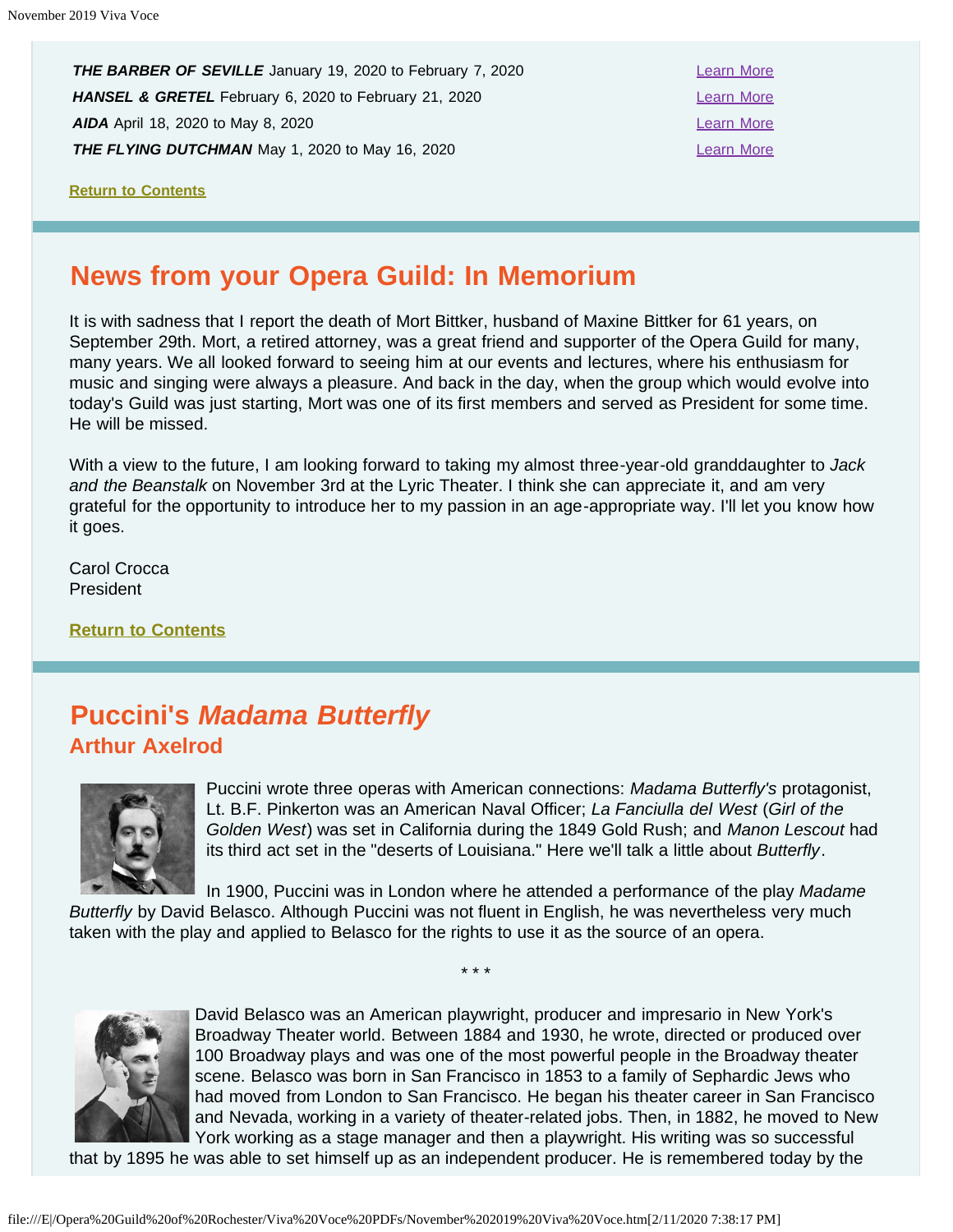Belasco Theater on W44th Street that he founded in 1907 and remains today as one of the finest in the Broadway Theater District.

Belasco wrote his *Madame Butterfly: A Tragedy of Japan* as a one-act play. Belasco both wrote and produced the play and it eventually became one of his most famous words. It premiered in New York in March of 1900 and then played in London that same year, where Puccini saw it.



Belasco's play is derived from *Madame Butterfly*, a short story, by John Luther Long, published in 1898 in a monthly magazine called *Century Magazine*. In Long's story, unlike Belasco's and Puccini's version, our heroine (there spelled "Cho-Cho-San") survives her unsuccessful suicide attempt and leaves with her baby, presumably taking up Prince Yamadori's offer . The last words of Long's version are, "When Mrs. Pinkerton [Pinkerton's American wife] called next day at the little house on Higashi Hill it was quite empty."

Long's sister was married to a Methodist missionary who was serving in Japan. Long's short story was based on various accounts of Japan contained in letters from his sister. The story was also influenced by a novel of 1887, *Madame Chrysanth me*, by French author, Pierre Loti. It may be worth noting that *Century Magazine* was strongly oriented toward Evangelical Protestantism, and clearly the editors of the magazine considered the story appropriate to their outlook.

Long died in 1927 at the age of 66, having spent the last months of his life at the Clifton Springs Sanitarium in Clifton Springs, about 25 miles from Rochester. The Sanitarium has been long closed, but its remarkable building was preserved and is listed in the National Register of Historic Places. The structure now serves as a senior citizens apartment building.



Pierre Loti, pseudonym of Louis Marie-Julien Viaud, was a French naval officer and novelist, known for his exotic novels and short stories. He was born in 1859 in Rochefort in south-west France, and died in 1923. He joined the French Navy at age 17 and traveled to the South Seas as part of his naval training. After leaving the Navy, he began a literary career characterized by romantic stories set in exotic locations. In 1887 he published *Madame Chrysanth* $\tilde{A}$ "*me*, a combination of narrative and travelogue. This novel of Japanese manners was a precursor to Long's *Madame Butterfly* and Puccini's *Madama*

*Butterfly*.

After Puccini saw Belasco's *Madame Butterfly* in London in 1900, while waiting for the rights from Belasco, he sent a copy of Long's short story to Luigi Illica, one of his frequent librettists. Illica and Giuseppe Giacosa, another frequent collaborator, proceeded to put together the libretto. Puccini completed the score in 1904 and the opera premiered at La Scala. The premiere was not a success and Puccini revised it five more times; the final version, the one that has become the standard today, premiered at the Teatro Carcano in Milan in 1920.

\* \* \*

*Madama Butterfly* has gone on to become one of the favorite operas in the repertoire. According to OperaBase, it was the sixth most often performed title worldwide during the 2018-2019 season (tied with Puccini's *Tosca*), having been performed 522 times. The New York Metropolitan reports that it has been performed there 881 times since its US Premiere in 1907. It's always an audience favorite and any opera company can be sure of filling the house with *Butterfly*. *Madama Butterfly* was Puccini's sixth opera, written after *La Boh* me (1896) and *Tosca* (1900) and before *La Fanciulla del West* (1910).

Still, it has its faults and its critics. Sir Denis Forman, in his admirable guide, *A Night at the Opera*, remarks

"It has its weaknesses. In the first act, Butterfly's little-girlishness begins to get tiresome and indeed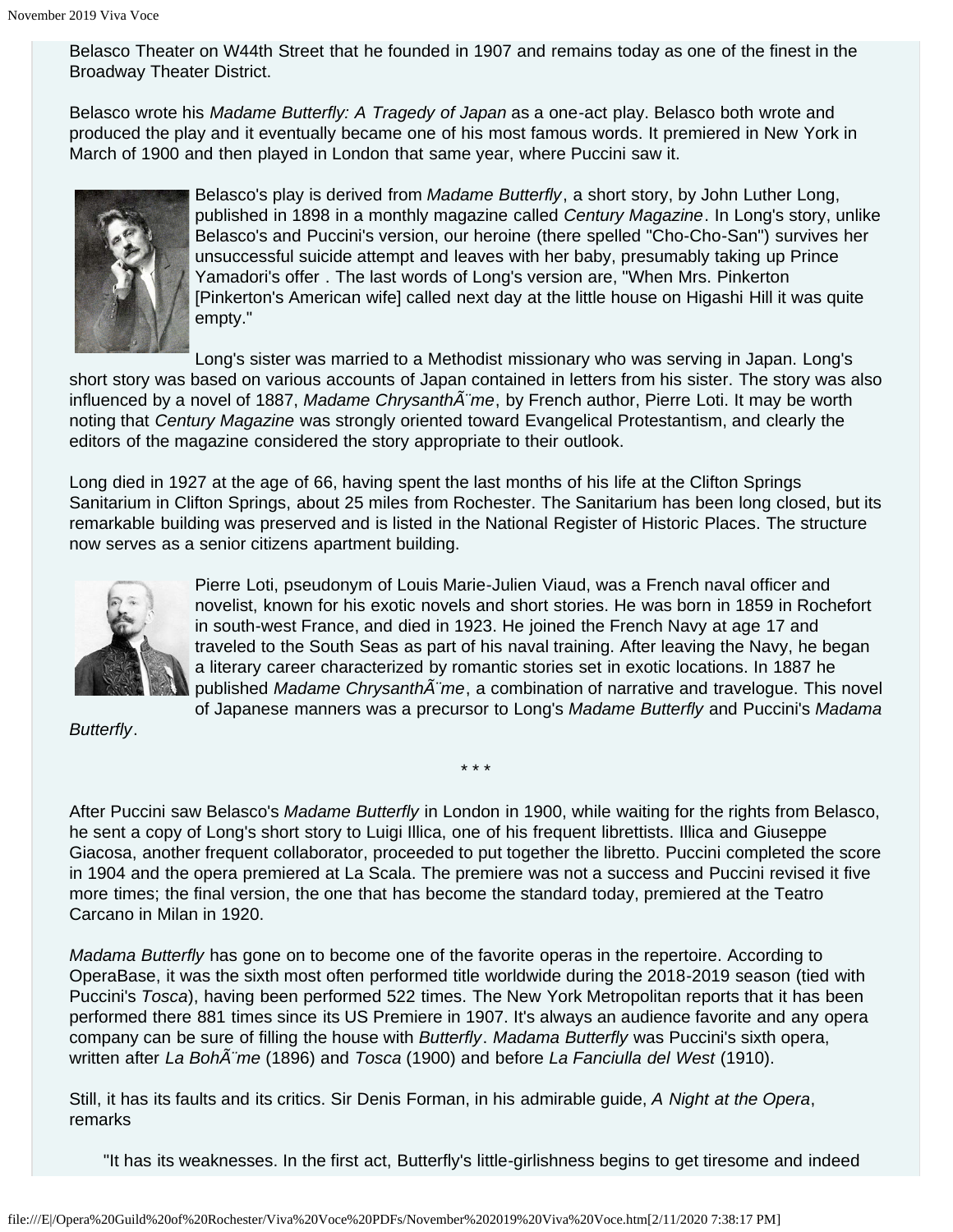one wonders whether she is not seriously mentally retarded . . . But the main drawback is that Puccini's Japan is seen as a tragicomic Third World Country where funny little people have quaint little customs. . . "

He adds,

"Musically *Butterfly* tends to move in fits and starts; gone are the long gloriously unfolding melodies of *Boh* me and *Tosca*, and although always easy on the ear, there is not much in *Butterfly* that is easy to whistle."

Nevertheless, Sir Denis ends up awarding *Butterfly* a rating of "alpha," his second highest (after "alpha plus"). And so shall we.

## **[Return to Contents](#page-0-0)**

# <span id="page-14-0"></span>*Akhnaten* **David Dean, MD**

*Akhnaten* is an opera in three acts, the premier of which took place at Stuttgart, March 24, 1984; the composer-is Philip Glass, with libretto by Shalom Goldman. In regard to his trilogy of historical-portrait operas, Philip Glass observed that he had been thinking of three areas of human endeavor: science, politics, and religion. He wanted to compose operas which portrayed men who had been responsible for social change non-violently. His first two choices of Einstein and Gandhi were from the twentieth century. For religion he went back to the 18th Egyptian dynasty, about 1370 BC, to Akhnaten, the pharaoh who overthrew the traditional polytheistic religion in favor of monotheism. Glass observed that he knew about the pharaoh Akhnaten from Immanuel Velikovsky's (1895-1979) work <u>Oedipus and Akhnaten</u> and had initially planned to do a double opera with Oedipus upstage and Akhnaten downstage.

Glass had been an undergraduate at the University of Chicago, which employed James Breasted, America's first Egyptologist and a professor in the Oriental Institute. Glass admitted in his research that he found Akhnaten more interesting than Oedipus. The prominence of Akhnaten's breasts has induced some to suggest a hormonal disorder, regardless of Akhnaten's marriage to Nefertiti ('the Perfect one'), but he fathered at least six daughters as well as King Tut, his son.

The challenging libretto includes pieces sung in Egyptian, Hebrew, and Akkadian. These are woven together by a narrator speaking in the local language of the audience, to provide a commentary or summary of the action. Glass went on to say that he constructed his operas not as historical documents but rather as interpretations of the ideas the men exemplified. Some described the work as meditative, others as hypnotic or mesmerizing and magical.

The staging by the English National Opera featured the juggling of various-sized globes as metaphors for the ideas, orbiting planets, and ancient languages. The juggling action was synchronized with the repetitive phrases of Glass's score to increase its tension. Some have labeled Glass's arpeggiated phrases "obsessive;" his ostinatos in A minor and modulating instrumentation as simple and minimalist, but they are hardly "simple" to play. Glass also chose the part of Akhnaten to be sung by a counter-tenor to emphasize the differentness of the character and what he was doing. In one way, Glass observed, Akhnaten was a murderer of the ancient polytheism.

Some have criticized Glass as a cold, intellectual composer, but this work is in some ways the most conventional of his operas, as he discloses the love between Akhnaten and his queen Nefertiti. In Act II the slow hypnotic procession of each across the space, one step at a time, extending their fingers to each other until their lips meet is sculptural minimalism. He then chooses to portray the family of the six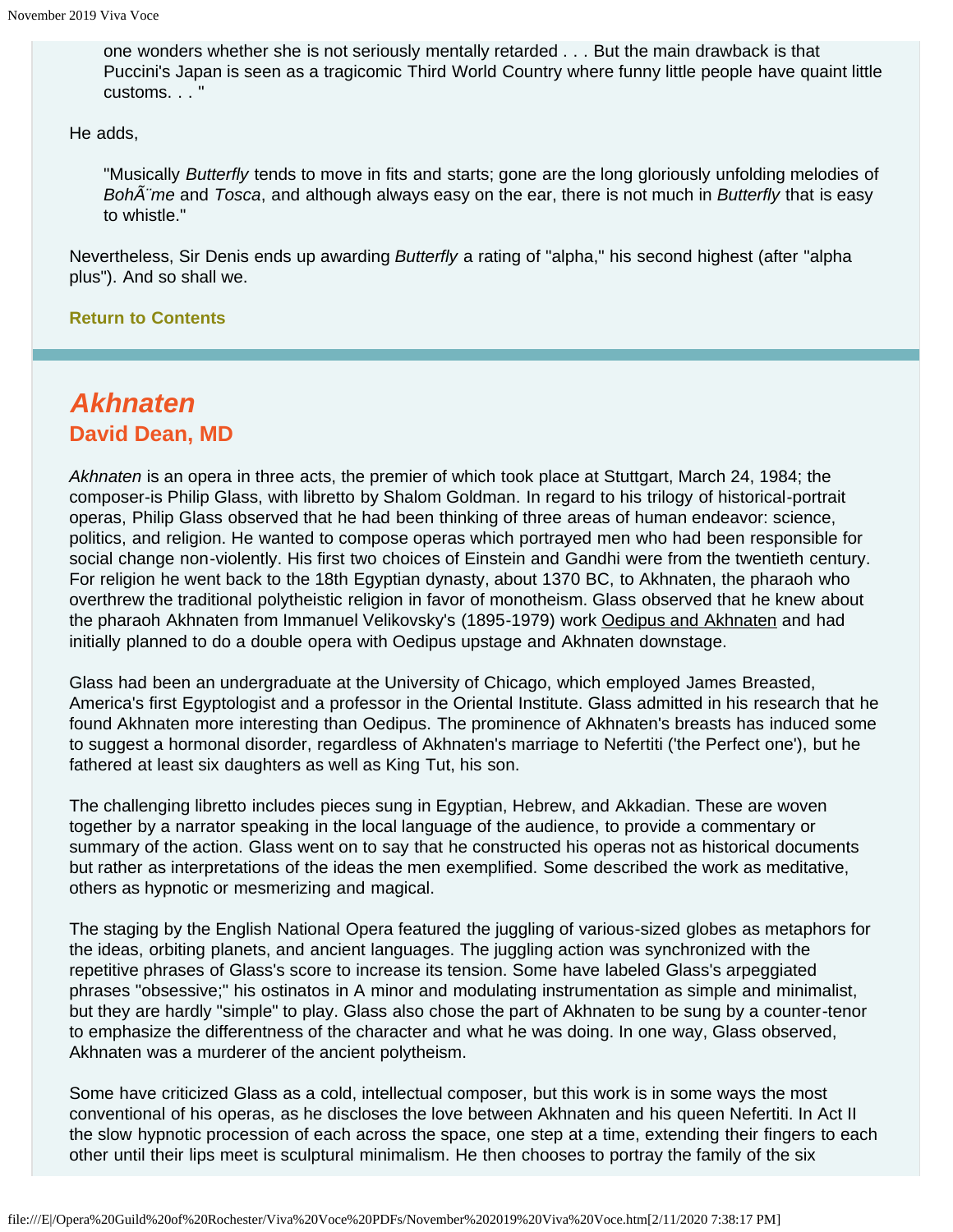daughters and his son in real emotional depth.

In the opening scene in Thebes (1370 BC) slow funeral music plays as the corpse of Akhnaten's father, Pharaoh Amenhotep III, is prepared for his voyage into the afterlife. This funeral music will be heard again as a leitmotif. Amenhotep's viscera are removed and placed into canopic jars. The test of weighing his heart against a feather, which is mentioned in the Egyptian Book of the Dead, is performed on a gigantic scale. At the end of the opera Akhnaten and his wife and family join the funeral procession as ghosts. The score was described by Peter Jacobi (Herald Times, Feb. 2, 2013, review of Indiana University production) as disclosing "infinite colors...discernible on close listening, but on the surface, the changes come slowly and in very subtle fashion, as the chosen rhythm of a moment drags along for minutes on end before giving way to the next, similarly treated......taken as part of the dramatic whole, it becomes tantalizingly hypnotic and, as accomplished in the dazzling details of what happens on the MAC stage, a show of escalating power."

In scene two, Akhnaten is crowned the next Pharaoh. The narrator recites the list of the royal titles during the coronation ceremony and the funeral march is sung again by the chorus. In scene three, Aknahten, having been on the stage some twenty minutes, finally sings: his opening piece is a hymn to the creator, and he is joined by Queen Nefertiti and Queen Mother Tye.

In Act two, scene two, another noteworthy scene takes place, between Akhnaten and Nefertiti. Two solo celli introduce a love theme and a love poem is recited by Akhnaten for Nefertiti and then sung by her for him. Scene four is the central point of the opera, in which Akhnatan sings a long aria for the one god, Aten, praising the sun for giving life to everything. Off stage the chorus is singing Psalm 104 in Hebrew.

In Act Three, the love theme returns, as the family sings wordlessly, oblivious to the destruction which is taking place outside the palace walls by the enemies of Akhnaten and his innovations. The City of the Sun God which Ahknaten had built is destroyed. In scene three the ruins of the city are visited, and an inscription on Aye's tomb is read. The Narrator speaks a text from an actual present-day tour guide as scenes of the "modern" site are described: there is nothing left of the great city of temples and palaces. The Epilogue then displays the ghosts of Akhnaten, Nefertiti and Queen Tye in the funeral procession, accompanied by music from *Einstein on the Beach* as a musical bracket for the trilogy.

Reference: <u>Music by Phillip Glass,</u> Jones, Robert, editor, Dunvagen Music Publishers, Inc., New York, 1987.

*Akhnaten* chapter, pp. 135-168.

**[Return to Contents](#page-0-0)**

# <span id="page-15-0"></span>**Donations**

**As an** *Amici***, your contribution in any amount is greatly appreciated. All donation levels receive an invitation to the Annual Recital; those listed below will be given priority until a date specified on the invitation, and at the** *Comprimario* **level and above may request extra tickets.**

*Chorus***: \$50 per person, \$80 per couple.** *Comprimario***: \$100-\$149.** *Primo***: \$150-\$199.** *Maestro***: \$200-\$299.** *Impresario***: \$300 or more.**